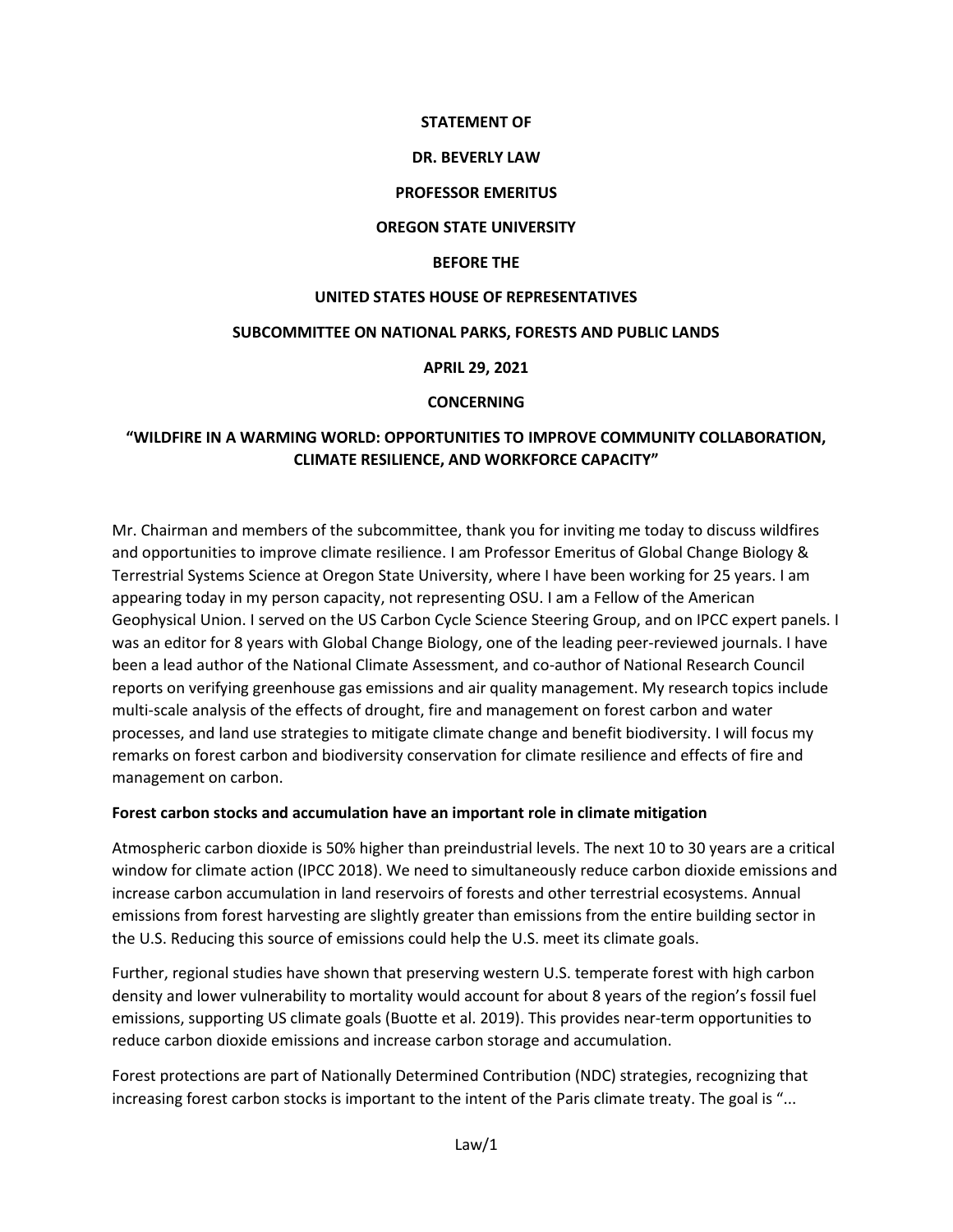stabilization of greenhouse gas concentrations in the atmosphere at a level that would prevent dangerous anthropogenic interference with the climate system" [Article 2 UNFCCC 1992]. When allowed to grow longer, natural forests do more to mitigate climate than management activities that keep forest carbon stocks at a level below the potential carbon stock over time; a level that is insufficient to meet climate goals.

*The ability of forests to pull carbon from the atmosphere and accumulate it in living trees and soil for decades to centuries will continue to play a major role in reducing the severity of climate consequences.* Preserving high carbon density forests like those of the Pacific Northwest, and allowing them to continue to accumulate carbon could increase forest carbon stocks substantially by 2100 (Hudiburg et al. 2009, Law et al. 2018, Buotte et al. 2020). A comparison of strategies showed that restricting harvest by 50% on public forests to allow them to continue growing while lengthening current harvest cycles in forests with low vulnerability to drought and fire under future climate conditions contribute the most to increasing forest carbon and reduce emissions. Less effective are reforestation and lastly afforestation, which can have competing land uses for agriculture and urban development (Law et al. 2018). Thus, temperate forests with high carbon density and lower vulnerability to mortality have substantial potential for climate mitigation.

Reforestation can be part of the climate solutions, but is not the only solution. Young trees will eventually grow to have large carbon stocks that contribute to climate mitigation, but allowing some existing forests with their large carbon stocks to continue to accumulate carbon will accumulate far more carbon out of the atmosphere during the critical coming decades. It is also far more difficult and expensive to initiate a forest than to grow additional carbon stocks in existing forests.

Harvesting forests for wood products and bioenergy that is as carbon intensive as coal results in depletion of ecosystem carbon stocks and the regrowth of these stocks takes many decades to centuries into the future, creating a long-term carbon debt. More carbon is stored longer in forests than in wood products because about half of the harvested carbon is emitted soon after logging (Harmon 2019, Hudiburg et al. 2019, Harris et al. 2016). Of the accumulated carbon harvested from west coast U.S. forests since 1900, 65% has returned to the atmosphere while only 19% is in long-lived wood products, and the remaining 16% is in landfills. That is, 81% of the wood removed from west coast forests since 1900 has been emitted to the atmosphere as carbon dioxide or is in landfills (Hudiburg et al. 2019). Increased harvesting adds additional carbon dioxide to the atmosphere, accelerating climate change.

### **Forests with medium and high carbon per acre also have medium and high biodiversity, promoting ecosystem resilience to climate change**

We are in the midst of an emergency to address both climate change and biodiversity loss (Ripple et al. 2019). We must consider both forest carbon *and* biodiversity when determining management strategies in forests. Studies estimate that at least one-third of American wildlife, more than 12,000 species, are at increased risk of extinction, with extinction risk being highest in the largest and smallest vertebrates (Ripple et al. 2017).

Under future climate projections, medium to high carbon density western U.S. forests with relatively low to moderate vulnerability of mortality from fire or drought also have high amounts of critical habitat and high species diversity (Buotte et al. 2020). If protected, these forests have a strong potential to support biodiversity into the future and to promote ecosystem resilience to a changing climate. These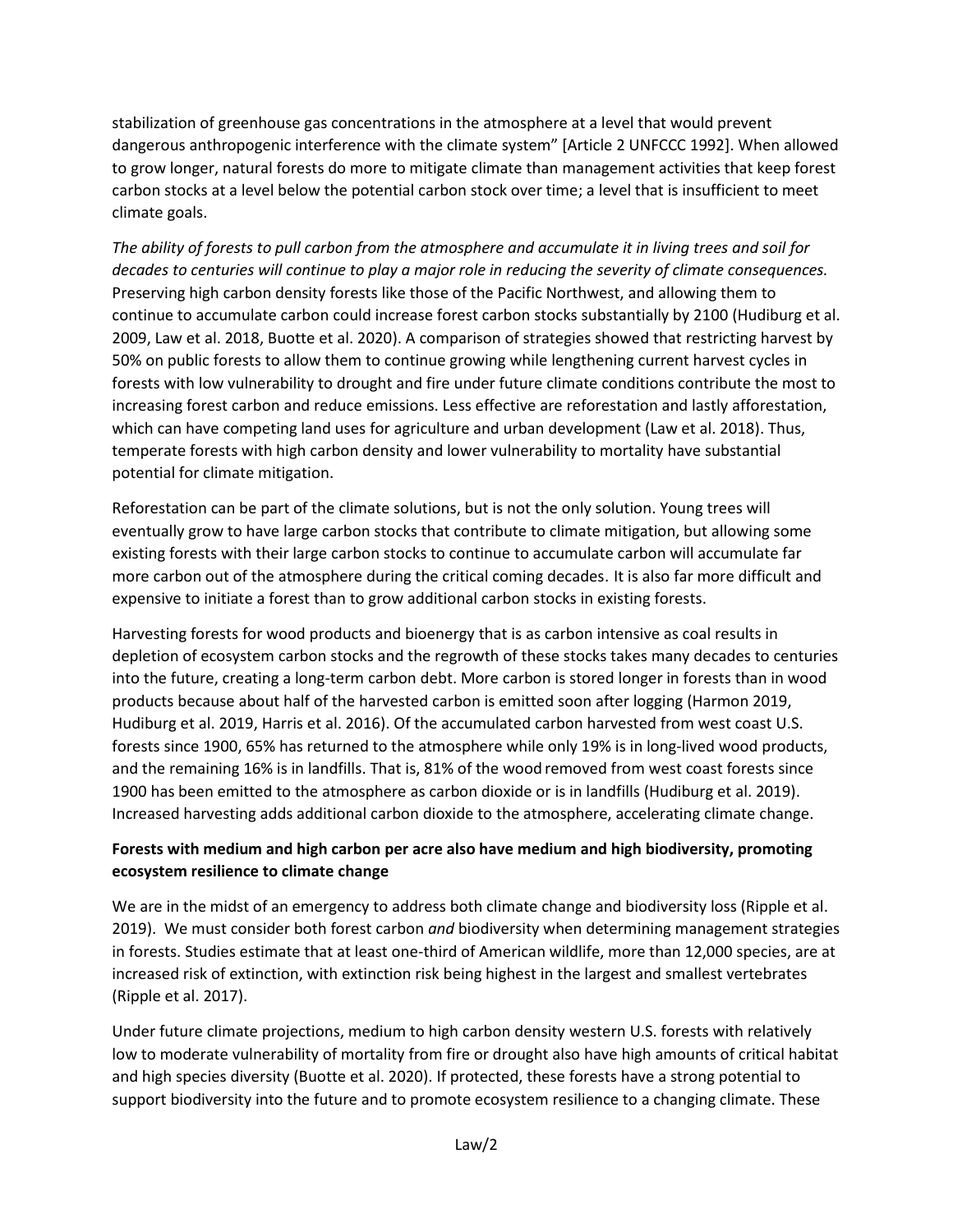areas are primarily in the Pacific Northwest and northern Rocky Mountains in Idaho and Montana. A recent global study also strongly confirmed the spatial coincidence of areas important for carbon storage and biodiversity protection (Dinerstein et al. 2020).

# **Vulnerability to wildfire varies across the western US region in the next decades. Broad-scale thinning to reduce severity results in more carbon emissions than would be released by fire, creating a multidecade carbon deficit that conflicts with climate goals.**

Forests account for only about 40% of the area burned in wildfires in the U.S. Wet forests like the coastal forests of the PNW have longer fire return intervals (100-300 years). Strategically focusing on homes and communities is a smart place to start in fire-prone areas. At subregional to regional levels, roughly 1% of treatments (thinning, prescribed fires) experiences wildfire each year, and the effectiveness of treatments is only 10-20 year, so the treatments likely have little effect on wildfire (Campbell et al. 2012, Schoennagel et al. 2017).

*Vulnerability of forests to wildfire varies spatially in the next decades.* Wildfire is mainly a function of dryness, heat and wind. The warm, dry regions are expected to get warmer and drier. Projections show that burn area is expected to increase in the next few decades. Vulnerability to future fire is projected to be highest in the Sierra Nevada and portions of the Rocky Mountains, while high carbon-density forests in the coastal forests are expected to experience low vulnerability to fire (Buotte et al. 2018).

*Wildfires have relatively little impact on forest carbon stocks* as fires mainly combust surface litter and duff. If trees are killed, most of the carbon remains in the forest as dead wood that takes decades to centuries to decompose. Only a small portion of the total forest carbon is emitted to the atmosphere in wildfires – less than 10% of the total ecosystem carbon in live and dead trees, litter and soils combined has been found to enter the atmosphere as carbon dioxide in Pacific Northwest forest fires (Campbell et al. 2012; Law & Waring 2015).

Thinning to reduce fire severity or intensity is usually 30-50% of live tree biomass, and it puts much of the harvested carbon into the atmosphere quickly. A thinning study in a drought-prone young ponderosa pine plantation in Idaho found that removal of 40% of the live biomass from the forest would subsequently release about 60% of that carbon over the next 30 years (Stenzel et al. 2021). Enlarging the treated area more than would burn would further increase the carbon losses.

Local reduction of seedlings and saplings may be useful to protect the large trees in some fire-prone dry forests with high future vulnerability to fire. It will reduce whole ecosystem carbon, but can protect the large trees that store and accumulate the most carbon and are more drought- and fire-resistant than young trees (Irvine et al. 2004, Hurteau et al. 2019). Increasing the use of prescribed fires and managing wildland fires may promote resilience to more frequent fire (Schoennagel et al. 2017). Because climate change mitigation is expected to be part of decision-making, potential impacts of treatment options on forest carbon stocks should be assessed as part of a strategic decision-making process.

*Broad-scale thinning of forests conflicts with carbon climate goals.* The amount of carbon removed by thinning is much larger than that saved, and more area is harvested than would actually burn (Mitchell et al. 2009, Rhodes et al. 2009, Law & Harmon 2011, Campbell et al. 2012). The multi-decadal biomass carbon deficit following moderate to heavy thinning is supported by most analyses of mid to long-term thinning impacts on forest structure and carbon storage (Zhou et al. 2013). *There is no evidence that thinning forests increases biomass stored.*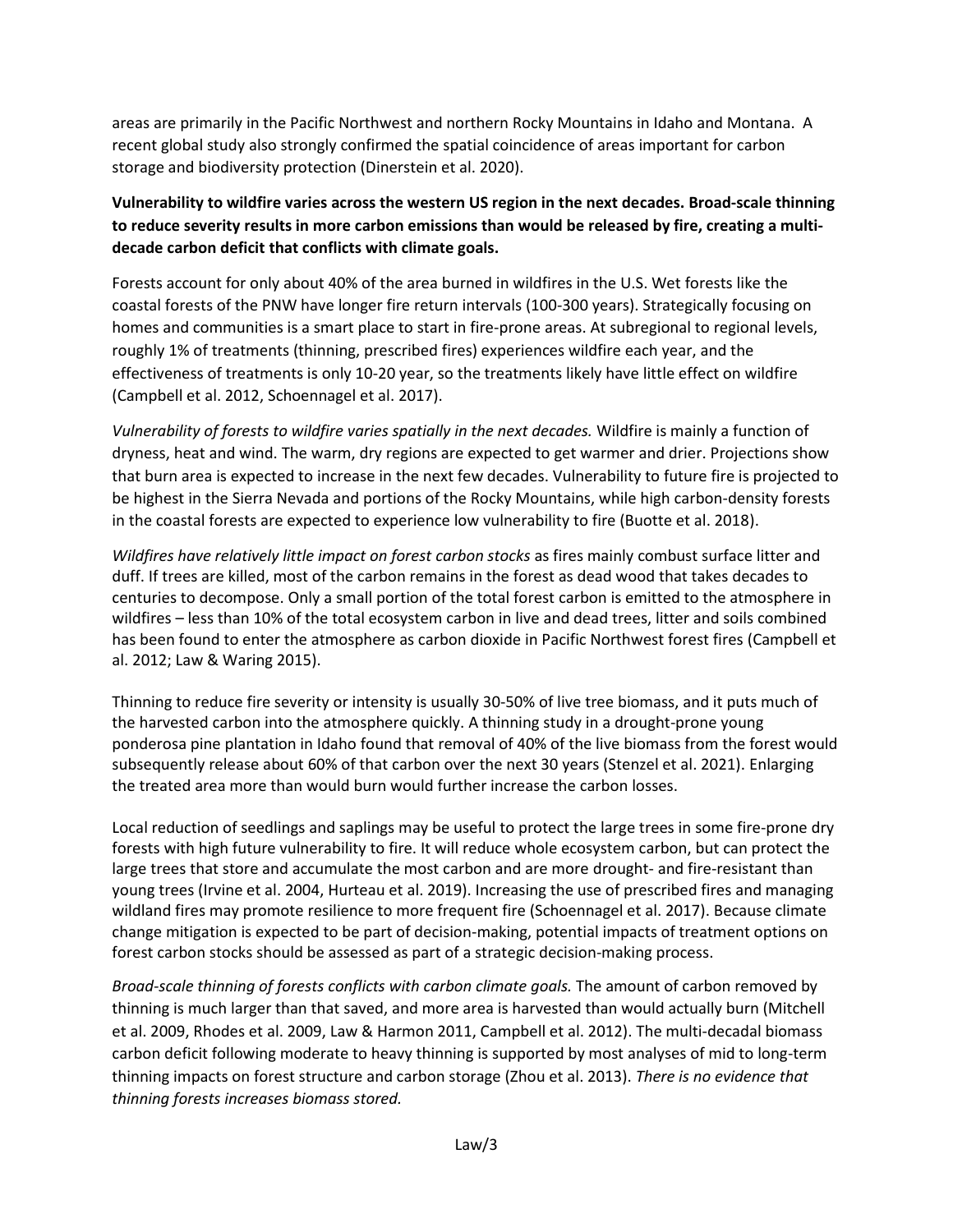*Fire emissions are small relative to harvest emissions.* Harvest-related emissions in the Oregon, Washington and California average about 5 times fire emissions (Hudiburg et al. 2019). In California, fire emissions are just a few percent of California's fossil fuel emissions.

*Post-fire reforestation*. Many western US forest fires are mixed-severity, meaning that a large portion of the fire burns at low and moderate severity in patches and a smaller portion burns at high severity where a majority of trees are killed (Law & Waring 2015). After fires, remaining trees and those on the periphery of burn areas provide seed source for natural regeneration (Donato et al. 2009). It is important to allow natural regeneration to occur because it provides the genetic and species diversity that existed prior to the fire, and that diversity makes the ecosystem more resilient. The complex early seral forest habitat that develops in the high severity patches is important to a host of species associated with these conditions (Donato et al. 2012). That is, both early- and late-successional forest canopies can support equally complex functioning and biodiversity. We can supplement with planting where regeneration fails.

### **Summary**

The next 10 to 20 years are a critical window for climate action. Wildfires are an essential ecological process. They have relatively little impact on the total ecosystem carbon stock as fires mainly combust surface litter and duff, and if there is tree mortality the deadwood takes decades to centuries to decompose. In dry fire-prone forests projected to be vulnerable to fire-related mortality under future climate, it may be necessary to remove small trees in places. It would decrease ecosystem carbon but protect the large trees that are more fire-resistant and accumulate the most carbon. Impacts of tree removals on forest carbon stocks should be assessed as part of a strategic decision-making process. Preemptive broad-scale thinning will create a multi-decade carbon deficit that conflicts with carbon climate goals.

Deforestation and degradation reduce carbon stocks and other ecosystem benefits, create habitat loss that is a major cause of species extinctions, and are major sources of greenhouse gas emissions that further contributes to warming that amplifies risk of species extinction. Mature and old forests store more carbon in trees and soil than do young forests, and continue to accumulate it over decades to centuries making them the most effective forest-related climate mitigation strategy. High carbon density forests also have high biodiversity (species, critical habitat), promoting resilience to climate change.

Forest carbon, biodiversity and ecosystem type and integrity need to be considered concurrently when determining what to do with forests in the face of climate change. To meet zero net carbon goals and eventually halt climate change while also meeting biodiversity goals, some forests need to be protected.

### **Citations**

Buotte, P.C., B.E. Law, W.J. Ripple, L.T. Berner. 2020. Carbon sequestration and biodiversity co-benefits of preserving forests in the western United States. *Ecol. Applic.* 30(2):e02039. Doi: 10.1002/eap.2039

Buotte, P.C., S. Levis, B.E. Law, T.W. Hudiburg, D.E. Rupp, J.J. Kent. 2018. Near-future vulnerability to drought and fire varies across the western United States. *Global Change Biol.* 25:290-303. Doi:10.1111/gcb.14490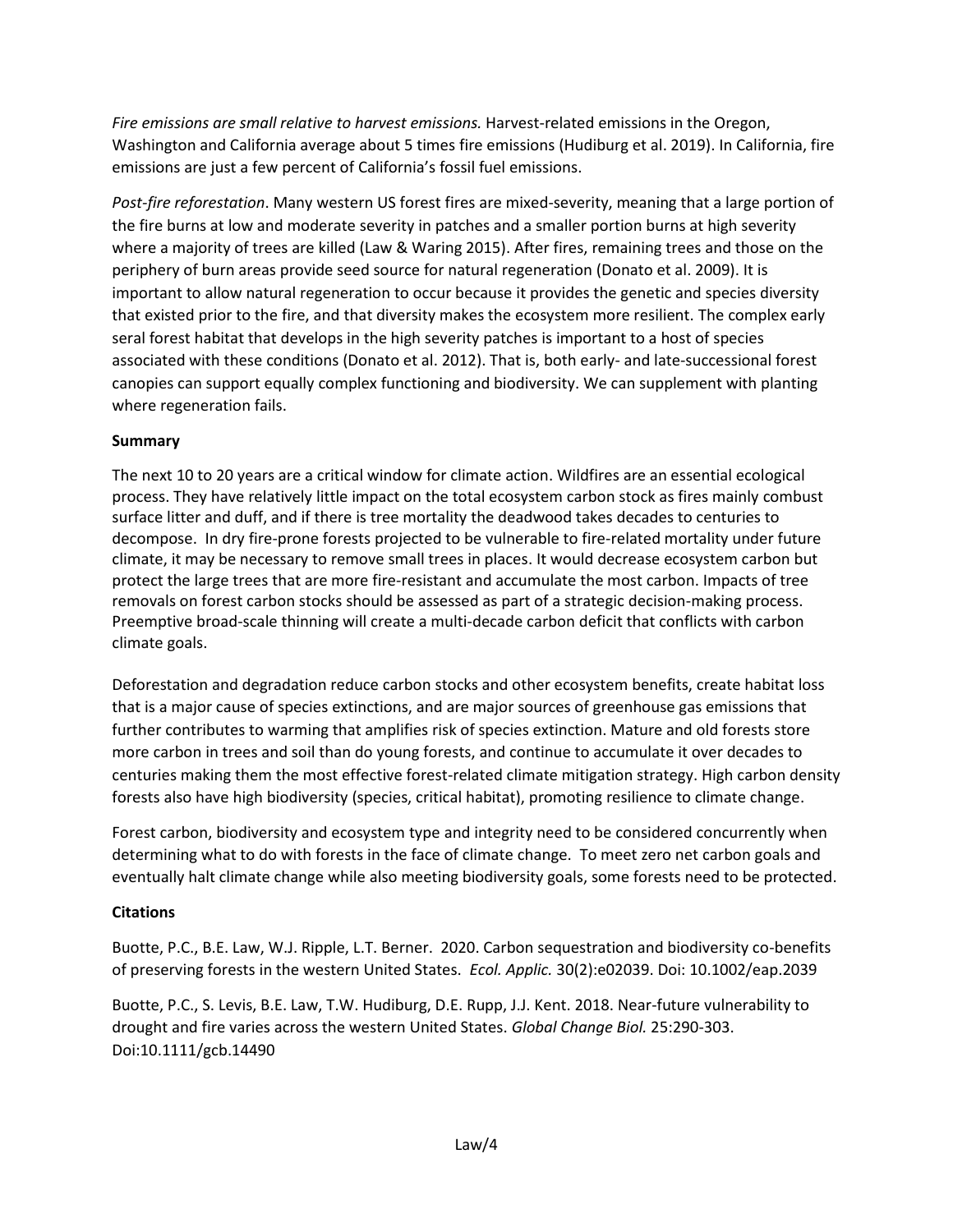Campbell, J., M.E. Harmon, S.R. Mitchell. 2012. Can fuel-reduction treatments really increase forest carbon storage in the western US by reducing future fire emissions? Front. Ecol. Env. Doi:10.1890/110057

Dinerstein, E., A.R. Joshi, C. Vynne, A.T.L. Lee, F. Pharand-Deschenes, et al. 2020. A "global safety net" to reverse biodiversity loss and stabilize Earth's climate. *Science Adv.* 6 no. 36, eabb2824. Doi: 10.1126/sciadv.abb2824.

Donato, D., J.B. Fontaine, J.L. Campbell, W.D. Robinson, J.B. Kaufmann, B.E. Law. 2009. Conifer regeneration in stand replacement portions of a landscape-scale mixed-severity fire. *Can. J. For. Res.* 39:823-838.

Donato, D., J.L. Campbell, J.F. Franklin. 2012. Multiple successional pathways and precocity in forest development: Can some forests be born complex? *J. Veg. Sci.* 23: 576-584.

Griscom, B.W., J. Adams, P.W. Ellis, R.A. Houghton, G. Lomax, D.A. Metiva, W.H. Schlesinger et al. 2017. Natural climate solutions. *Proc. Nat. Acad. Sci.* 114:11645-11650. Doi:10.1073/pnas.170465114.

Harmon, ME. 2019. Have product substitution carbon benefits been overestimated? A sensitivity analysis of key assumptions**.** *Environ. Res. Lett.* **14** 065008.

Harris, N.L., Hagen, S.C., Saatchi, S.S. *et al.* 2016. Attribution of net carbon change by disturbance type across forest lands of the conterminous United States. *Carbon Bal.Manage.* **11,** 24. Doi: 10.1186/s13021-016-0066-5

Hudiburg, T.W, B.E. Law, W.R. Moomaw, M.E. Harmon, J.E. Stenzel. 2019. Meeting GHG reduction targets requires accounting for all forest sector emissions. *Env. Res. Lett.* 14: 095005.

Hudiburg, T., B.E. Law, D.P. Turner, J. Campbell, D. Donato, M. Duane. 2009. Carbon dynamics of Oregon and Northern California forests and potential land-based carbon storage. *Ecol. Applic.* 19:163- 180.

Hurteau, M., M.P. North, G.W. Koch, B. Hungate. 2019. Managing for disturbance stabilizes forest carbon. Proc. Nat. Acad. Sci. Opinion 116: 10193-10195.

IPCC. 2018. Global Warming of 1.5°C. An IPCC Special Report on the impacts of global warming of 1.5°C. [Masson-Delmotte, V., P. Zhai, H.-O. Pörtner, et al. (eds.)].

Irvine, J., B.E. Law, M. Kurpius, P. Anthoni, D. Moore, P. Schwarz. 2004. Age related changes in ecosystem structure and function and the effects on carbon and water exchange in ponderosa pine. *Tree Physiol.* 24, 753-763.

Kline, J.D., M.E. Harmon, T.A. Spies, A.T. Morzillo, R.J. Pabst, B.C. McComb, F. Schnekenburger, K.A. Olsen, B. Csuti, J.C. Vogeler. 2016. Evaluating carbon storage, timber harvest, and habitat possibilities for a western Cascades (USA) forest landscape. *Ecol. Applic.* 26:2044-2059.

Law, B.E. and M. Harmon. 2011. Forest sector carbon management, measurement and verification, and discussion of policy related to climate change. *Carbon Management* 2:73-84.